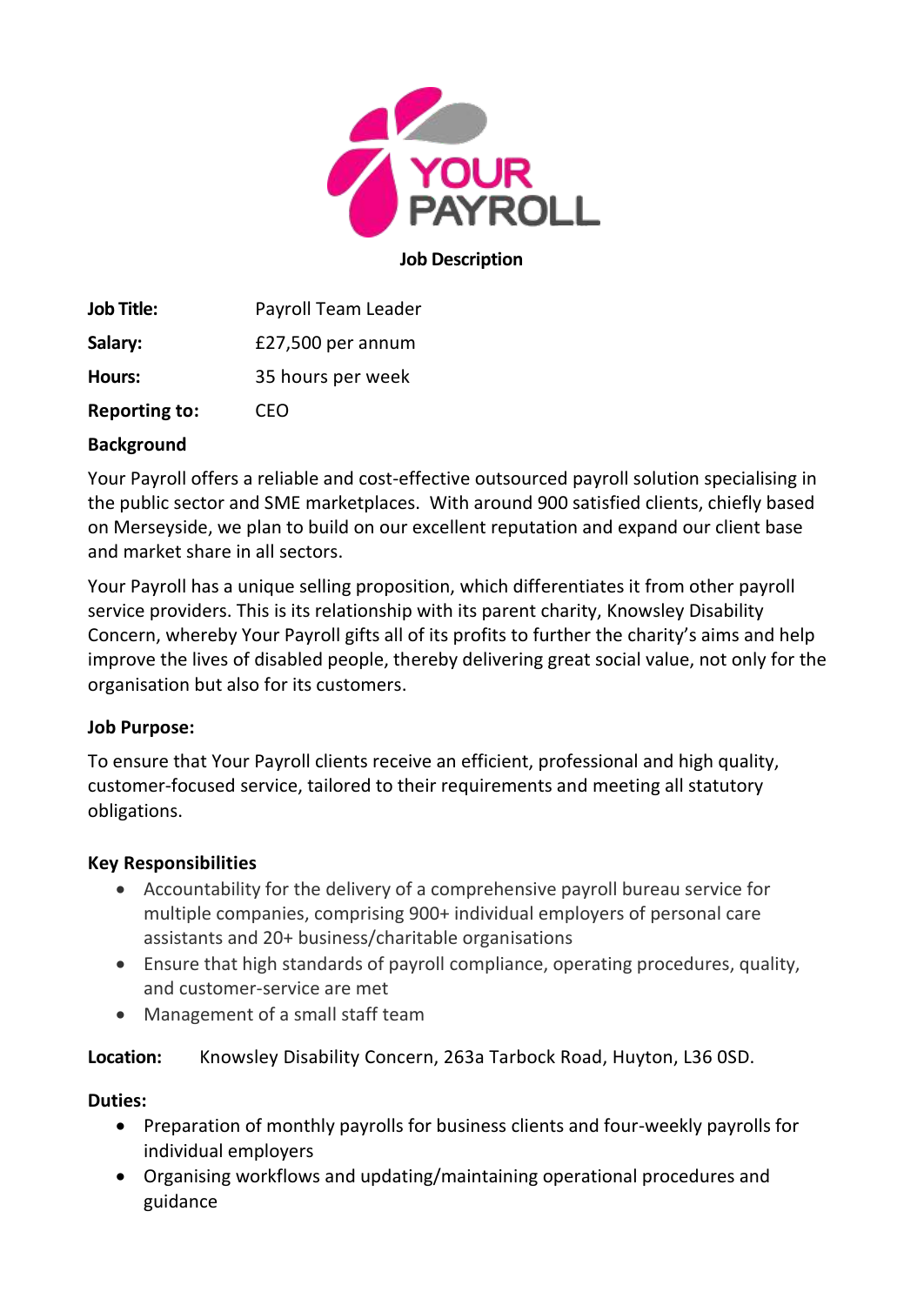- Supervision of the performance of the payroll staff team
- Dealing directly with new business clients to ensure the smooth execution of set-up procedures and ongoing service delivery
- Developing and implementing improvements in operational systems and processes
- Resolving queries and complaints
- Maintaining records and producing performance reports for the service including qualitative and statistical information

#### **Key Working Relationships:**

Your Payroll staff team of payroll administrators and finance assistant; KDC staff team, particularly direct payments officers and managed accounts administrators; CEO, clients and client representatives, social care management teams.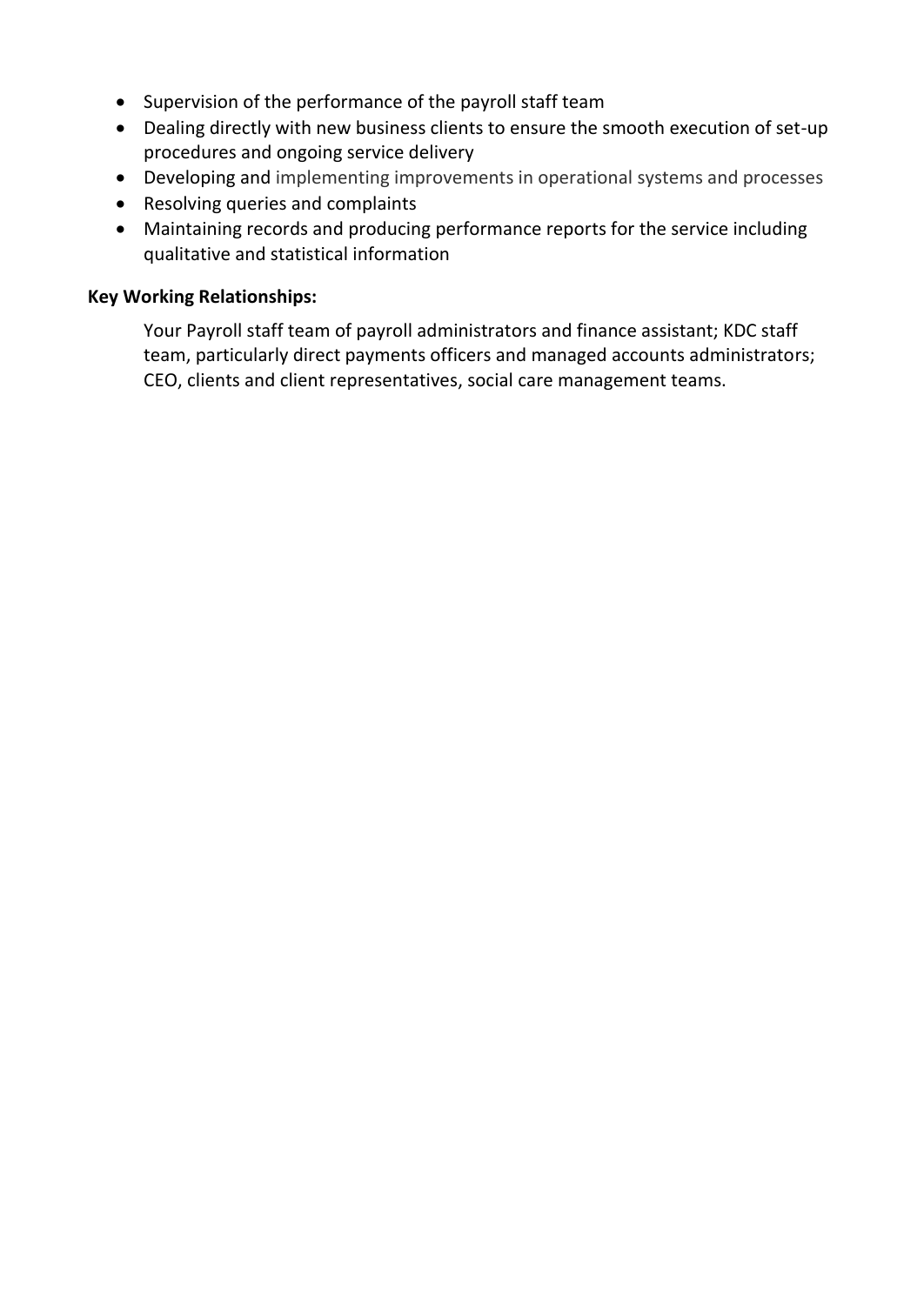# **Payroll Team Leader Person Specification**

| <b>Essential Requirements are:</b>                                                                                                                                                                                                                                                                                                                                                                                                                             | <b>Desirable Requirements are:</b>                                                                                                                         |
|----------------------------------------------------------------------------------------------------------------------------------------------------------------------------------------------------------------------------------------------------------------------------------------------------------------------------------------------------------------------------------------------------------------------------------------------------------------|------------------------------------------------------------------------------------------------------------------------------------------------------------|
| <b>Experience</b>                                                                                                                                                                                                                                                                                                                                                                                                                                              | <b>Experience</b>                                                                                                                                          |
| Proven experience operating high volume payrolls *<br>Proven experience working as an efficient and comprehensive Payroll Team<br>Leader *<br>Proven experience using computerised payroll software packages *<br>Proven experience in leading, developing and motivating a team *<br>Proven experience of dealing with HMRC *<br>Proven experience of auto-enrolment pensions processing and administration *<br>Proven experience of payroll bureau practice | Experience of using FMP Payrite software<br>Sales and/or customer service experience<br>Experience of providing services to employers with<br>disabilities |
| <b>Skills</b>                                                                                                                                                                                                                                                                                                                                                                                                                                                  | <b>Skills</b>                                                                                                                                              |
| Excellent communication and leadership skills *<br>$\bullet$<br>Excellent numeracy and literacy skills. *<br>Excellent timekeeping and an ability to meet strict deadlines. *<br>Organised, logical and methodical approach.<br>Accuracy and a keen eye for detail                                                                                                                                                                                             | Positive and motivational working mentality<br>$\bullet$<br>Coaching skills                                                                                |
| <b>Ability</b>                                                                                                                                                                                                                                                                                                                                                                                                                                                 | <b>Ability</b>                                                                                                                                             |
| A proven ability to mentor and motivate a Payroll team *<br>$\bullet$<br>Ability to liaise with stakeholders and manage expectations *<br>Ability to articulate complicated information to non-Payroll experts. *<br>Ability to use own initiative.<br>Ability to remain calm under pressure                                                                                                                                                                   |                                                                                                                                                            |
| Knowledge                                                                                                                                                                                                                                                                                                                                                                                                                                                      | Knowledge                                                                                                                                                  |
| Up to date knowledge of payroll legislation and PAYE and pensions *<br>Familiarity with salary sacrifice schemes<br>Understanding of ongoing legislative changes which affect payroll *<br>Understanding of the Data Protection Act and secure communication*                                                                                                                                                                                                  | Familiar with Employment Law as it applies to payroll<br>processing<br>Knowledge of the voluntary and statutory sectors                                    |
| <b>Qualifications</b>                                                                                                                                                                                                                                                                                                                                                                                                                                          | <b>Qualifications</b>                                                                                                                                      |
| 5 GCSEs including Maths and English *<br>AAT Level 4 or equivalent experience *                                                                                                                                                                                                                                                                                                                                                                                | CIPP Diploma in Payroll Management<br>International Association of Book-keepers (IAB)                                                                      |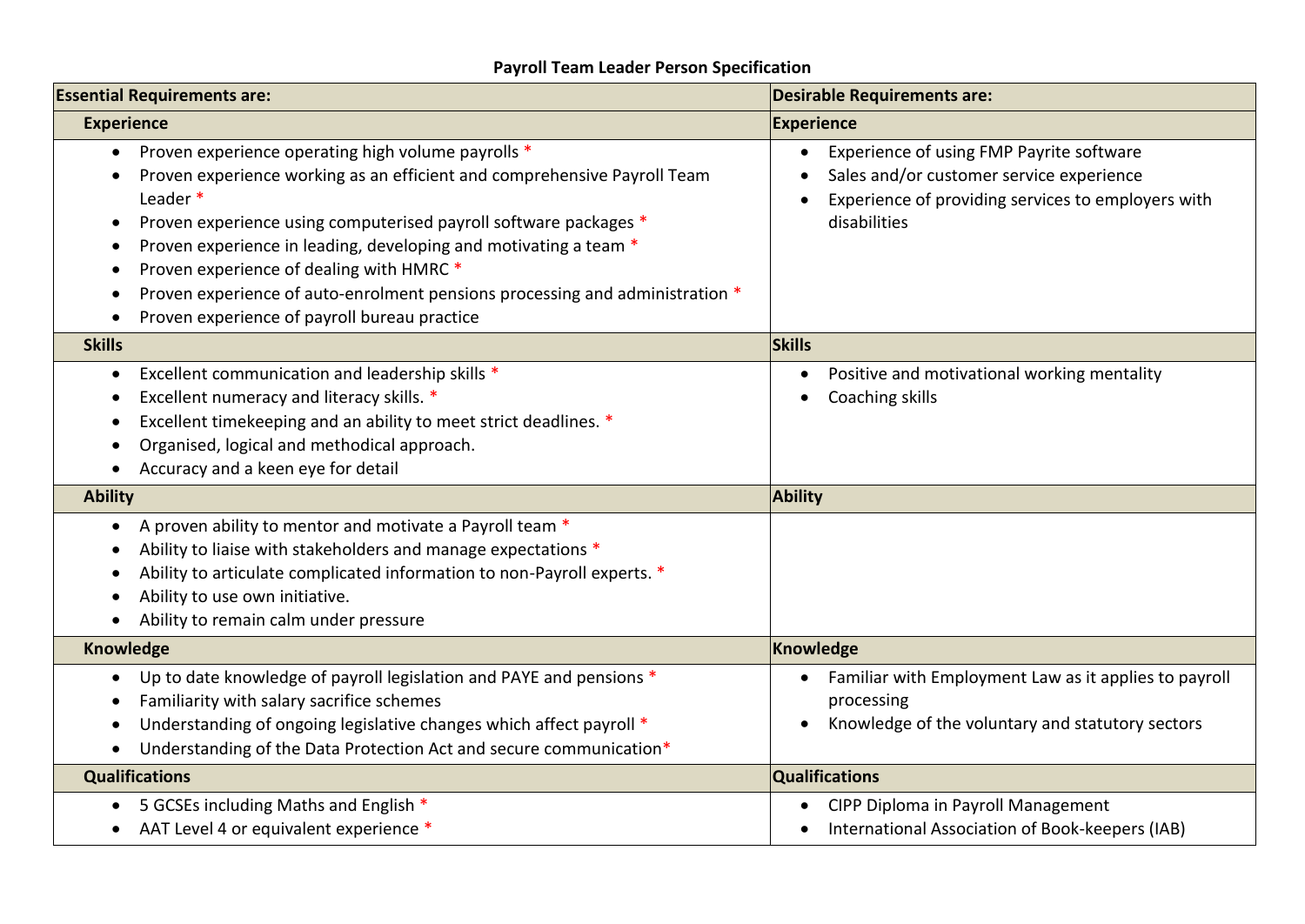# **Payroll Team Leader Person Specification**

| <b>Essential Requirements are:</b>                                                                                                                                                                                                                                                                                                                                                                                                                                                                                                                                      | Desirable Requirements are:                                                                         |
|-------------------------------------------------------------------------------------------------------------------------------------------------------------------------------------------------------------------------------------------------------------------------------------------------------------------------------------------------------------------------------------------------------------------------------------------------------------------------------------------------------------------------------------------------------------------------|-----------------------------------------------------------------------------------------------------|
| CIPP Foundation in Payroll Administration (or similar) *                                                                                                                                                                                                                                                                                                                                                                                                                                                                                                                | Certificates in Computerised and Manual Payroll<br>Degree in Management or training in team leading |
| General                                                                                                                                                                                                                                                                                                                                                                                                                                                                                                                                                                 | General                                                                                             |
| Maintaining professional and technical knowledge by attending educational<br>workshops; reviewing professional publications; establishing personal networks;<br>participating in professional associations<br>A good understanding of disability-related issues and cultural differences and be<br>able to respond sensitively.<br>A commitment to Equal Opportunities and Anti-Discriminatory Practices<br>Prepared to become familiar with and adhere to all of the organisations Policies<br>and Procedures and to comply with KDC's Health and Safety requirements. |                                                                                                     |

**Candidates who declare a disability and meet all the criteria marked \*, will be guaranteed an interview.**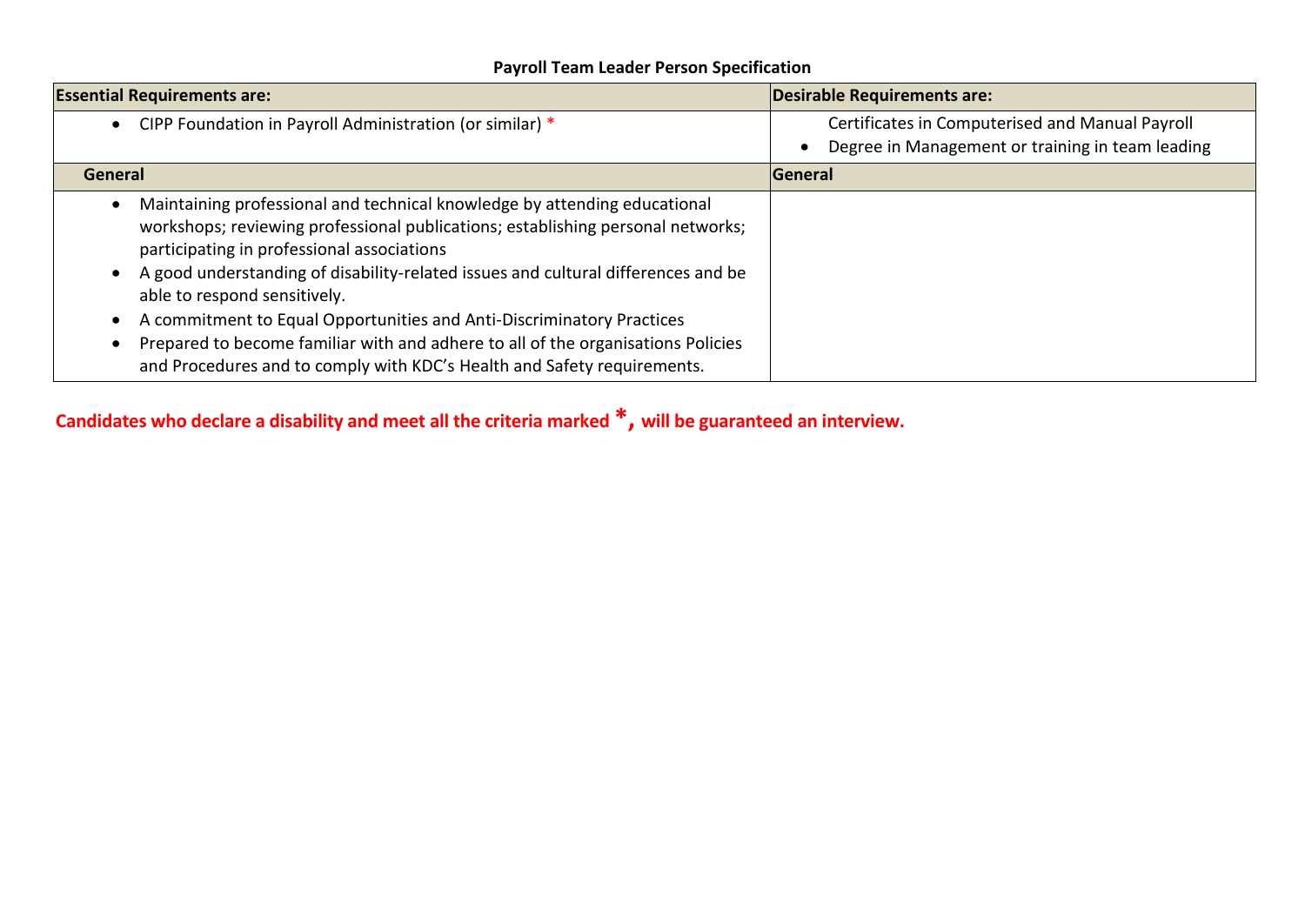# **Organisational Requirements:**

# **Equality & Diversity**

It is the responsibility of all employees to support KDC's positive approach to diversity and equality of opportunity, to eliminate discrimination and disadvantage in service delivery and employment, and to manage, support or comply through the implementation of Equality & Diversity Strategies and Policies.

# **Safeguarding Children and Vulnerable Adults**

As a subsidiary of Knowsley Disability Concern, Your Payroll is committed to safeguarding vulnerable adults, children and young people. As an employee you are accountable to ensure that you know how to respond when you are concerned for the safety of a vulnerable adult, child or young person and will support you in this process by providing training, support and advice.

## **Records Management and Quality**

As an employee, you are legally responsible for all records that you gather, create or use as part of your work within Your Payroll and they remain the property of Your Payroll. This includes client, financial, personal and administrative records, whether paper based or on computer. All staff have a responsibility to ensure information quality standards and the provisions of GDPR are achieved.

# **Information Security**

Under the provisions of the Data Protection act, it is the responsibility of each member of staff to ensure that all personal data relating to clients and members of staff, whether held in manual or electronic format, is kept secure at all times.

## **Personal Development Review**

Your Payroll is committed to providing a high quality service through the effective management and development of its employees, including meeting skills and training needs. The Personal Development Review process ensures that Your Payroll is able to achieve its key aims and objectives, whilst enabling employees to understand how the outcome of their contribution fits within these overall aims. All staff will be expected to participate fully in the process and comply with the Policy.

## **Training and development**

Your Payroll will assess the training requirements for all new staff prior to commencement and aims to ensure that all mandatory training is completed within the first three months of staff starting. Refresher training must also be undertaken on a regular basis and in accordance with policy.

## **Rehabilitation of Offenders Act 1974**

This post is subject to an exception order under the provisions of the Rehabilitation of Offenders Act 1974. This stipulates that all previous convictions, including those that are 'spent' must be declared. Previous convictions will not necessarily preclude an individual from employment but must be declared in writing at the appropriate stage during the recruitment process.

## **Data Protection**

As your employer, Your Payroll needs to keep information about you for purposes connected with your employment. The sort of information we will hold includes information for payroll purposes, references, contact names and addresses and records relating to your career with Your Payroll.